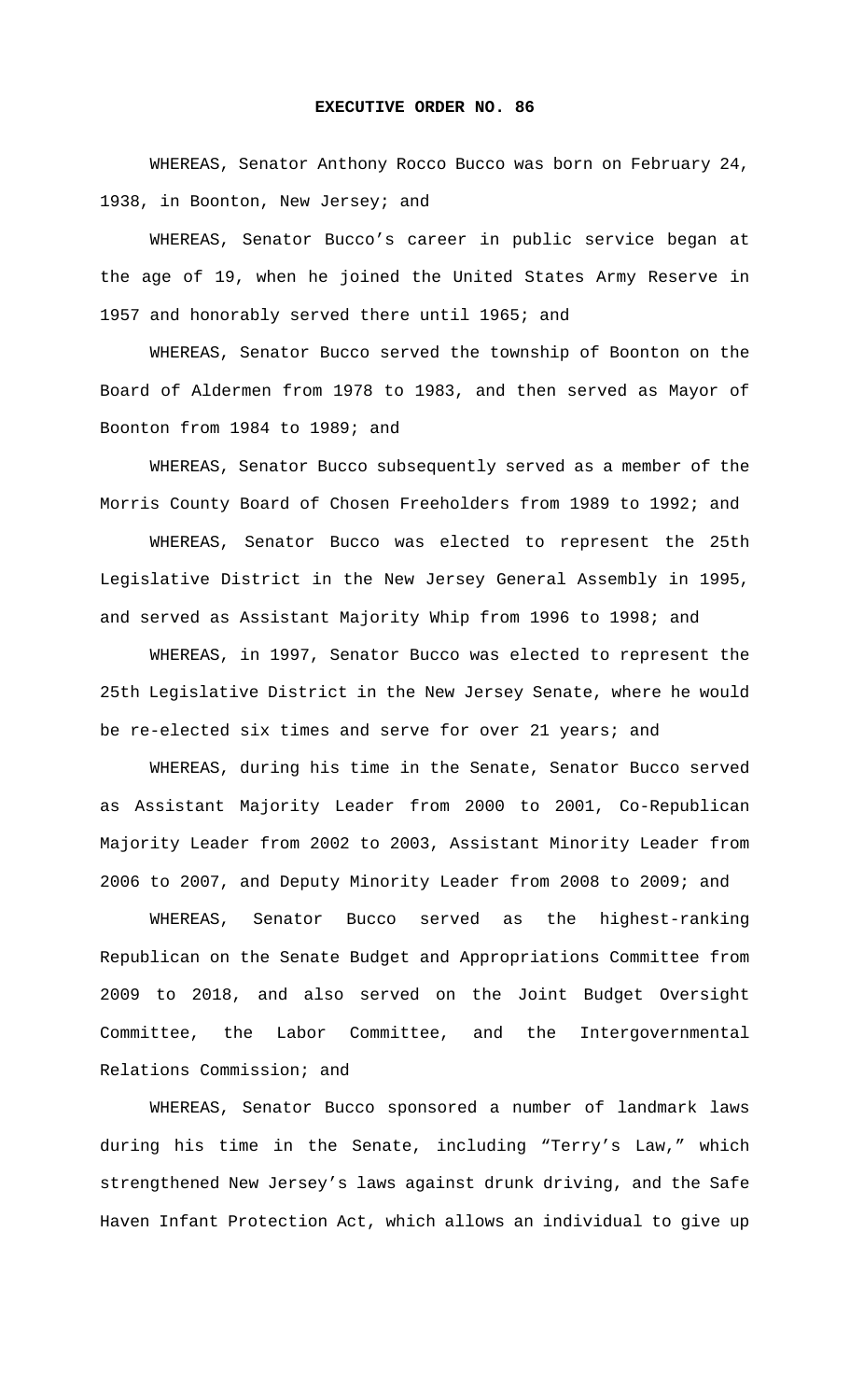an unwanted infant safely, legally, and anonymously without fear of arrest or prosecution; and

 WHEREAS, Senator Bucco worked tirelessly throughout his career to enhance public discourse as an Assemblyman and Senator and also worked in the private sector as President of Baker/Titan Adhesives, based in Paterson; and

 WHEREAS, in 2009, Senator Bucco had the privilege of seeing his son, Anthony Mark Bucco, be elected to the seat he had once held representing the 25th Legislative District in the New Jersey General Assembly, where he continues to serve today; and

 WHEREAS, Senator Bucco's presence will be sorely missed by his family, his many friends, his colleagues, and by the people of New Jersey whom he served so well; and

 WHEREAS, it is with great sorrow that we mourn the passing of Senator Bucco and extend our deepest sympathy to his wife, Helen Jayne, his son, Assemblyman Anthony M. Bucco, his grandchildren, and his friends and colleagues; and

 WHEREAS, it is appropriate to honor the exemplary character, outstanding achievements, and cherished memory of Senator Bucco, and to mark his passing;

 NOW, THEREFORE, I, SHEILA Y. OLIVER, Acting Governor of the State of New Jersey, by virtue of the authority vested in me by the Constitution and by the Statutes of this State, do hereby ORDER and DIRECT:

1. The flag of the United States of America and the flag of New Jersey shall be flown at half-staff at all State departments, offices, agencies, and instrumentalities during appropriate hours on Friday, September 20, 2019, in recognition and mourning of a dedicated and tireless public servant, Senator Anthony R. Bucco.

2